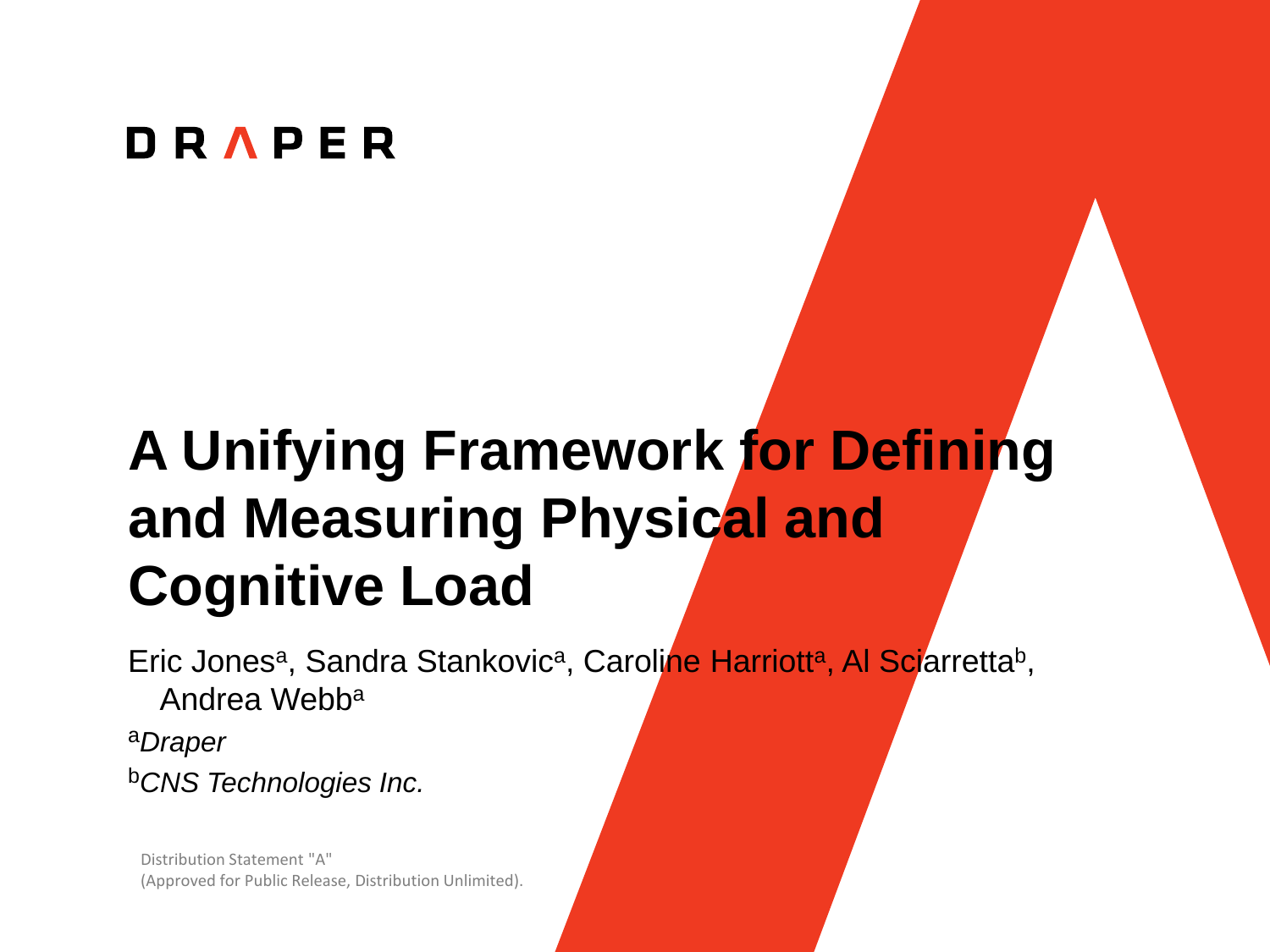# **DARPA Squad X Core Technologies (SXCT)**



Source: DARPA

### Seeking to bring unprecedented capability to dismounted U.S. Army and U.S. Marine Corps squads…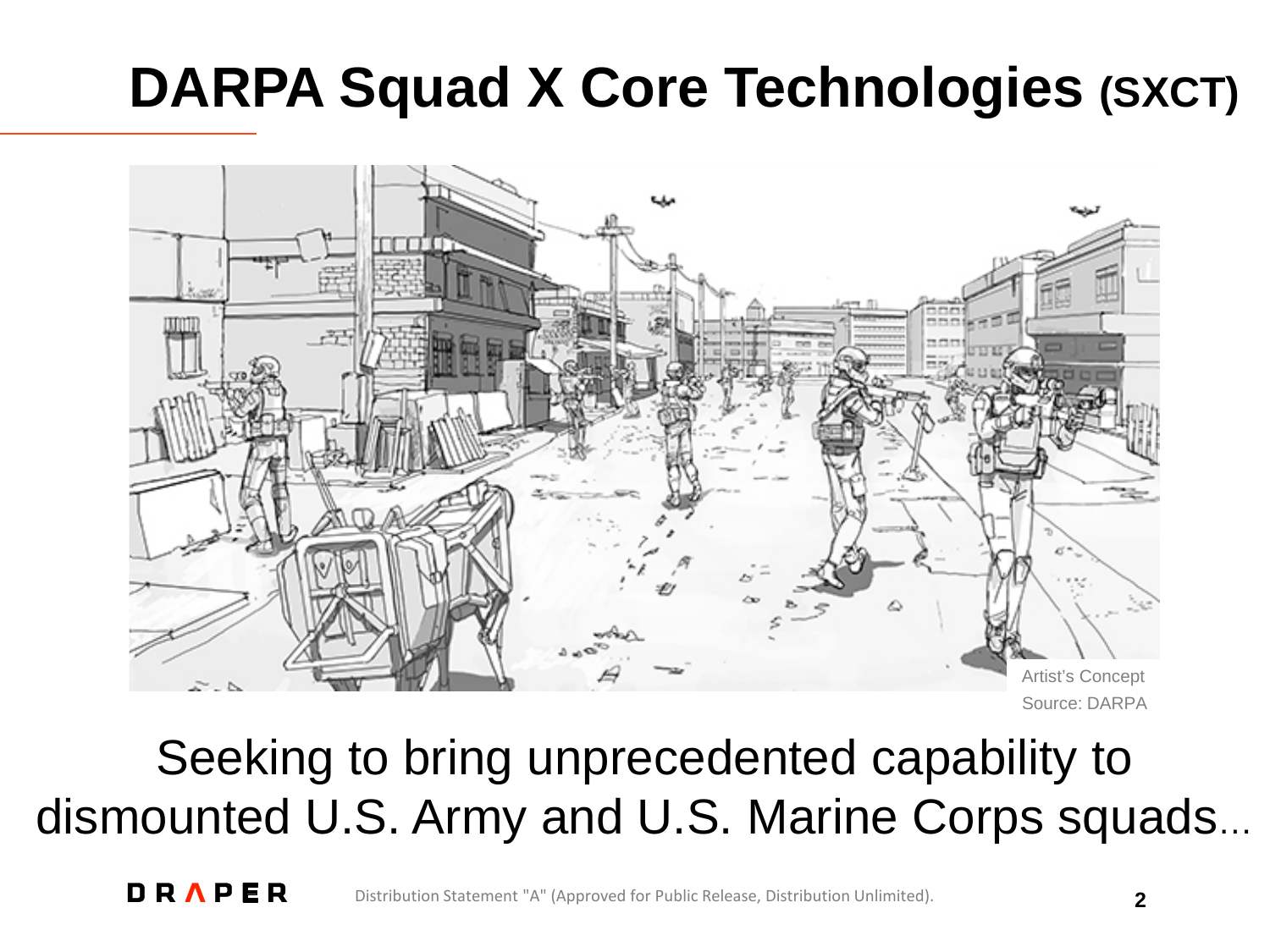# **Mission vs. Warfighter Impact**

…in part by implementing system-level changes to the squad architecture



Distribution Statement "A" (Approved for Public Release, Distribution Unlimited).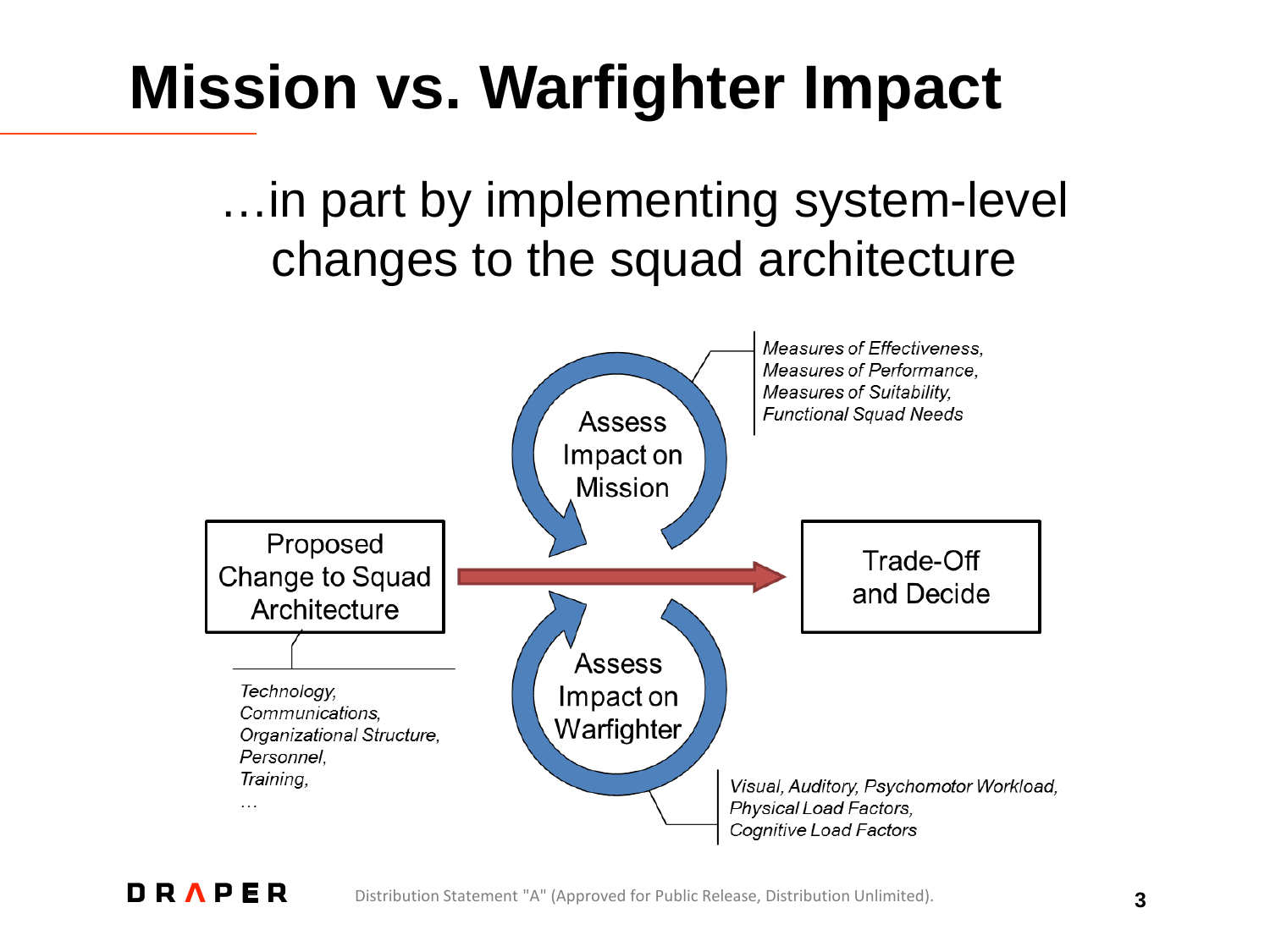# **Two Contributions**

- 1. Framework: Defines human performance in terms of the physical and mental effort that are expended when accomplishing physical and mental tasks
- 2. "Load factors:" Define the impact of physical and cognitive load on the individual and on the mission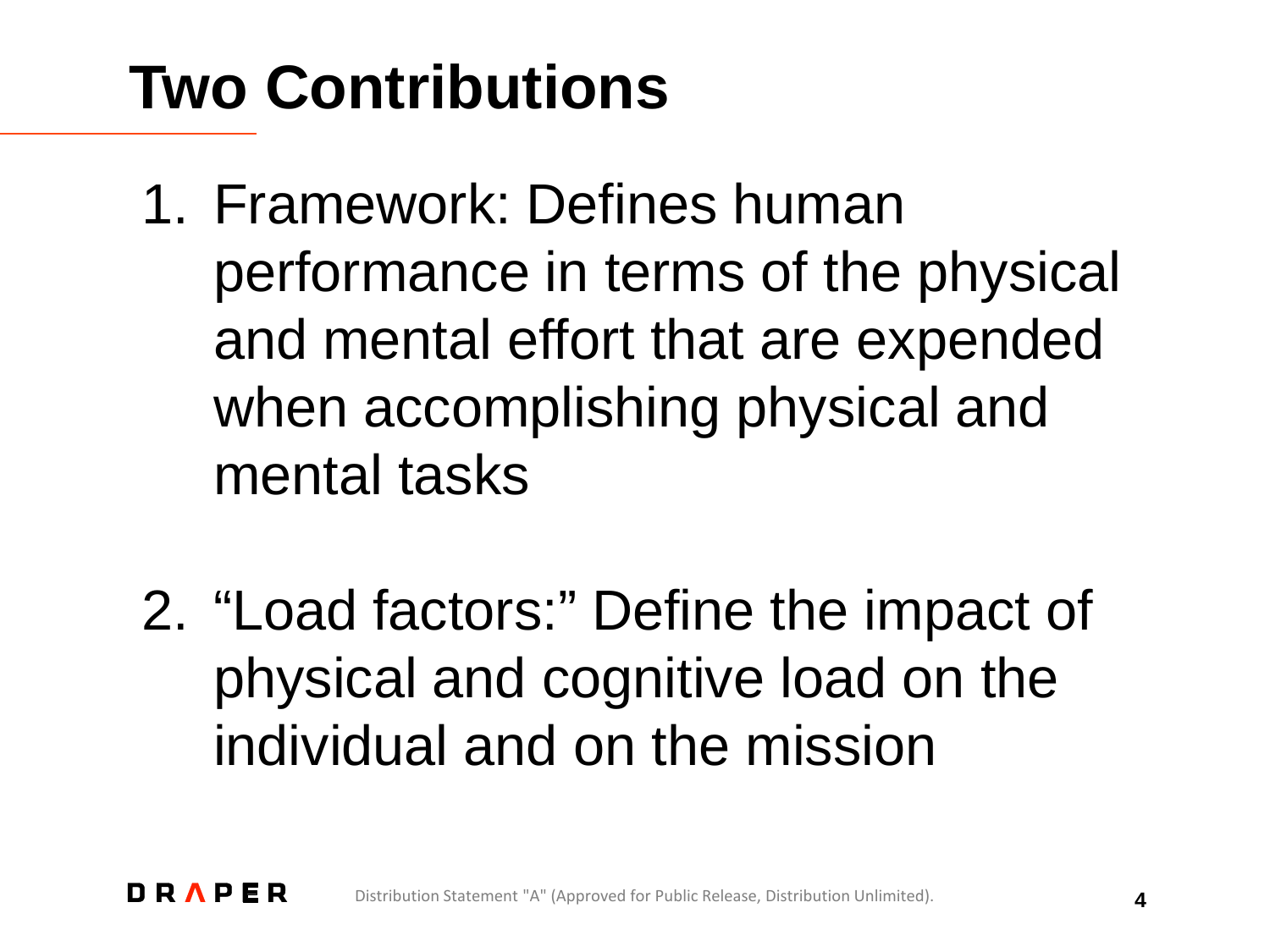# **Mental vs. Cognitive Workload**

Mental Workload ISO-10075-1: How hard a part or multiple parts of a person's brain is working during performance of a task

VACP Mental Workload (Mitchell, 2000):

- Visual: Stimuli seen
- Auditory: Stimuli heard
- Cognitive: "Thinking"
- Psychomotor: Movement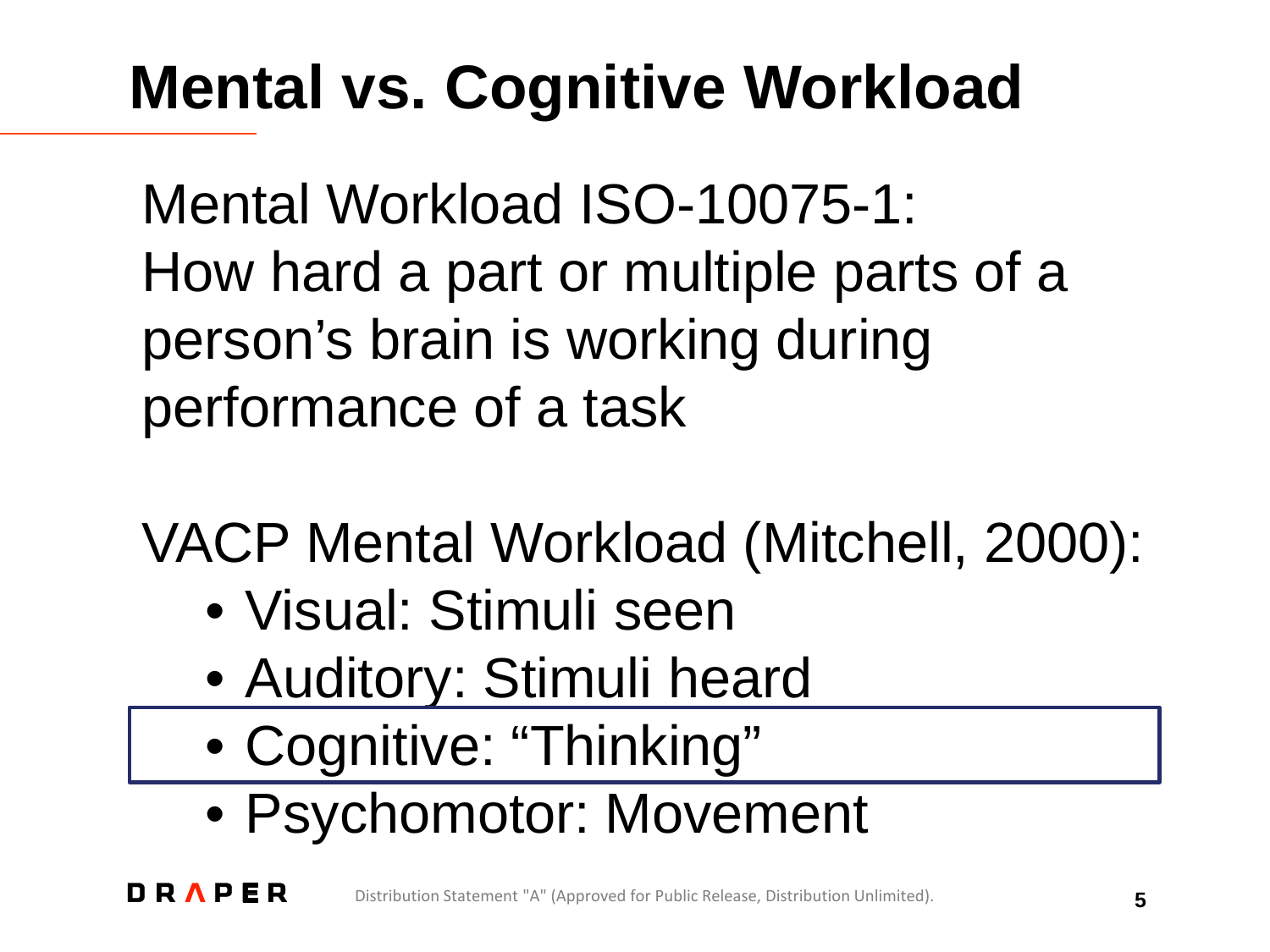# **Human Performance Framework**

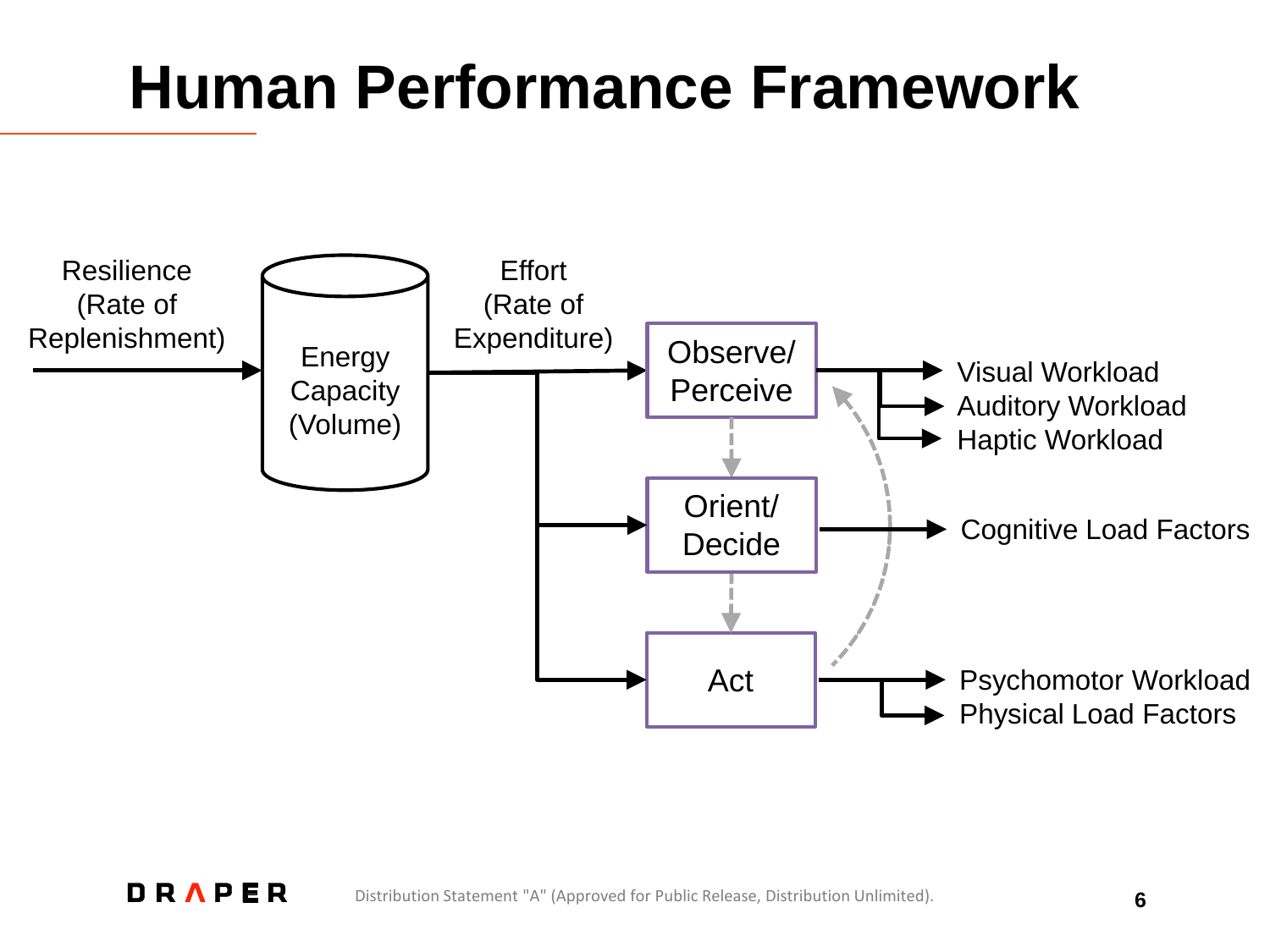# **Individual Differences Factors**

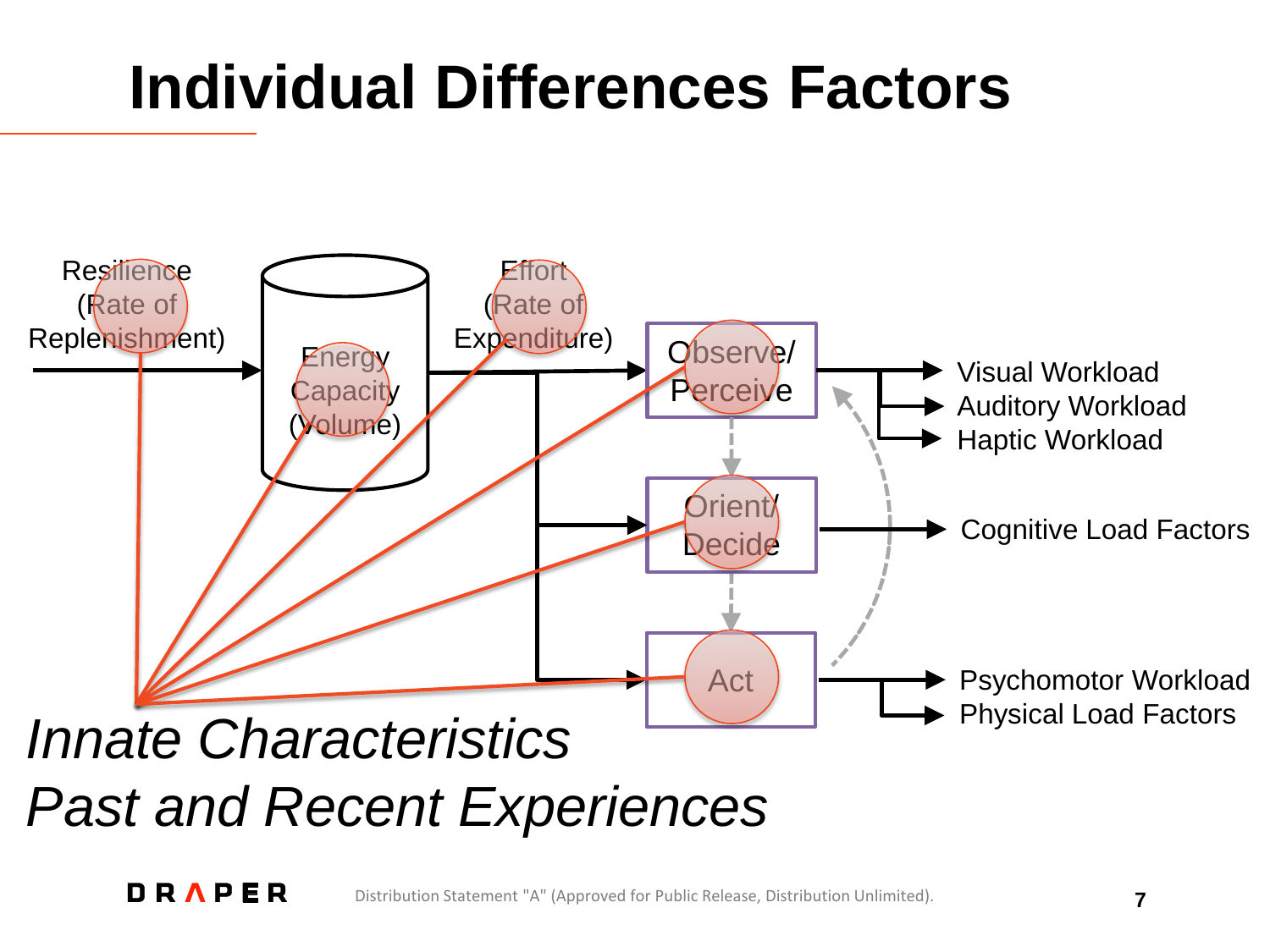# **Physical Load**







### **Strength**

### **Coordination**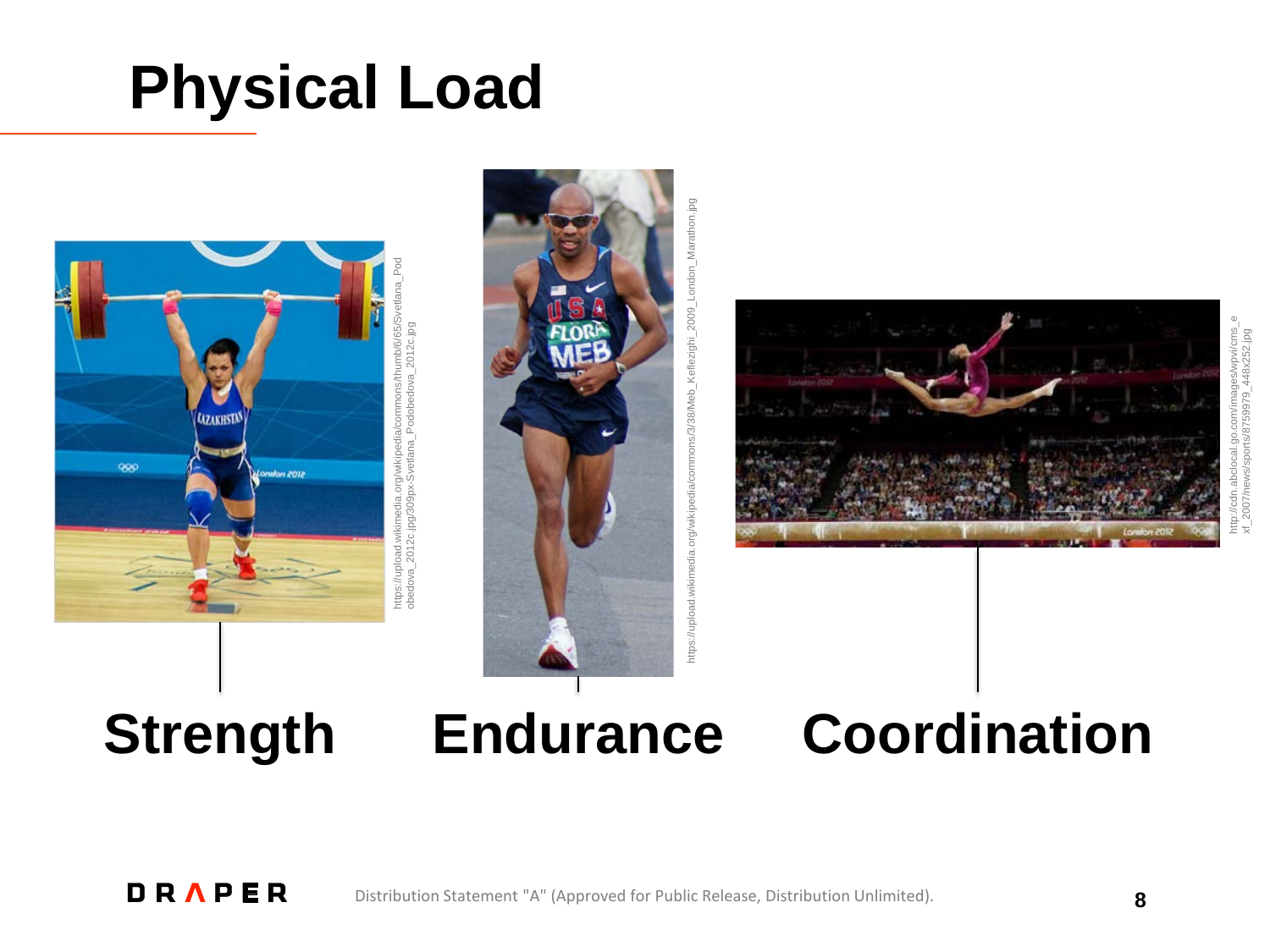# **Physical Load Factors Derivation**

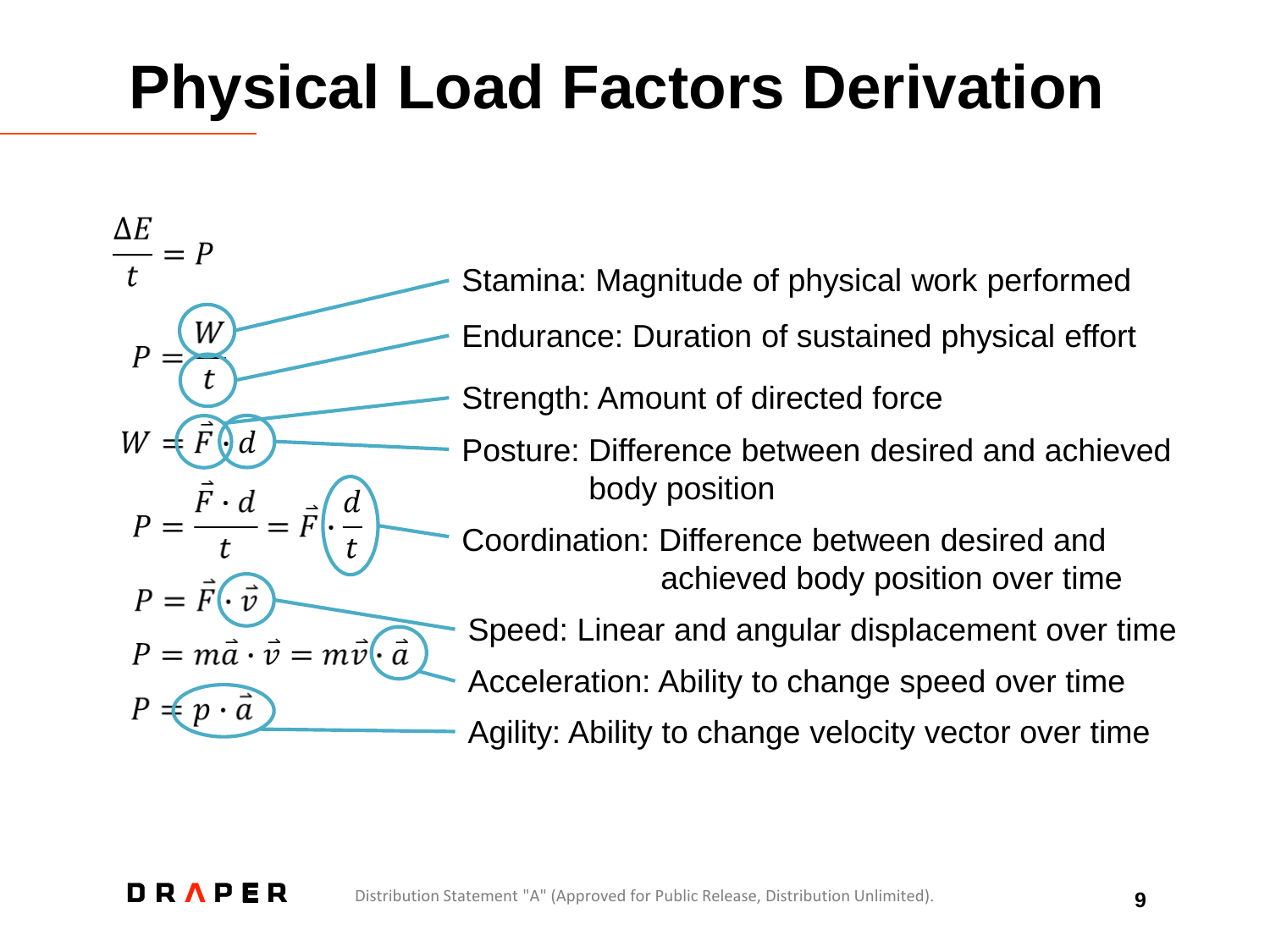# **Cognitive Load Factors Derivation**

We often turn to mechanical analogies when non-mechanical systems exhibit behaviors that are analogous to mechanical systems



*The Maxwell Analogy (1861) – electrical circuits represented as mechanical systems*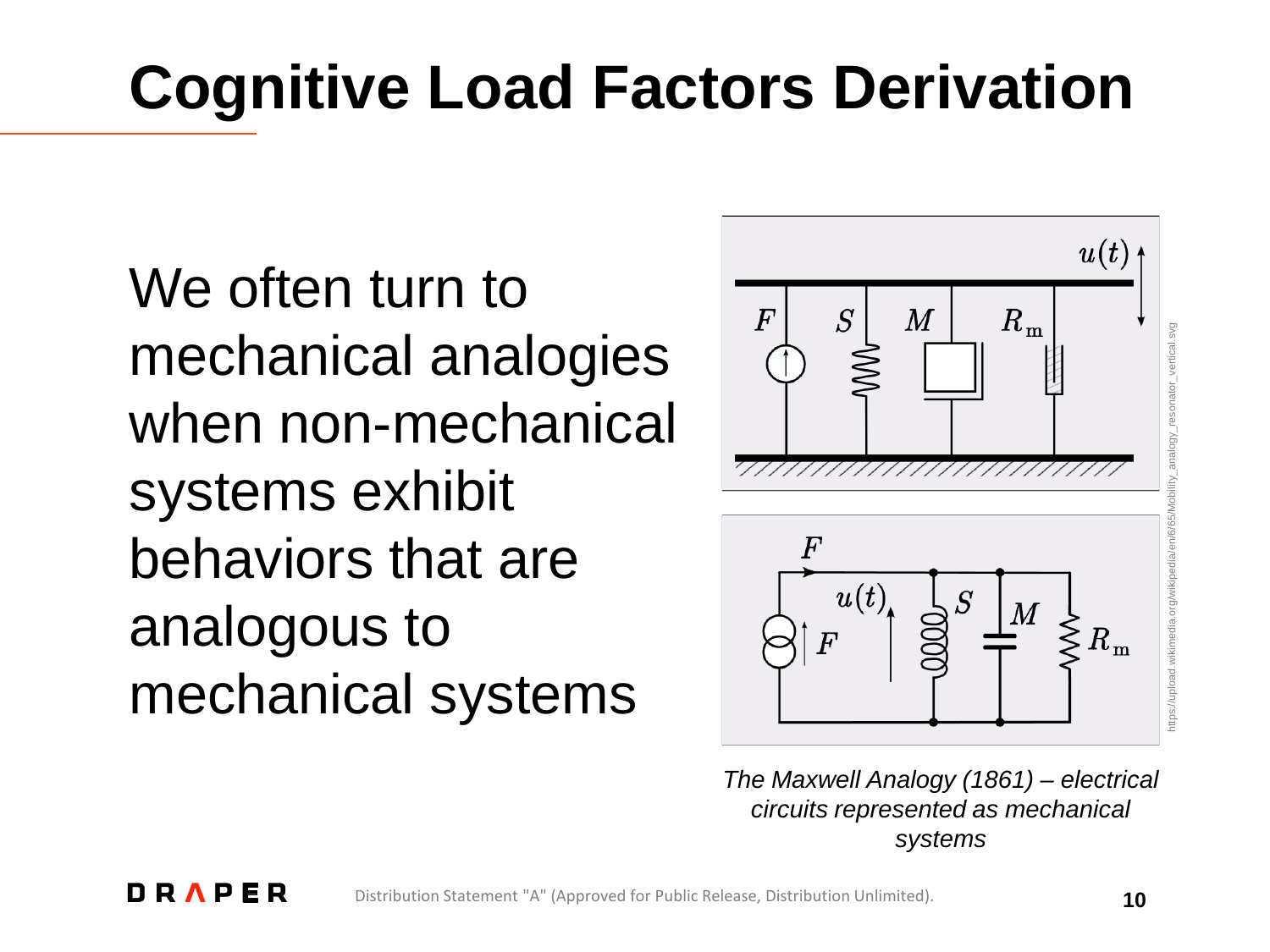# **Physical and Cognitive Load Factors**

| <b>Physical Load</b> |                                   |
|----------------------|-----------------------------------|
| <b>Factors</b>       | <b>Definition</b>                 |
| Stamina              | Magnitude of physical work        |
|                      | performed                         |
| Endurance            | Duration of sustained physical    |
|                      | effort                            |
| Strength             | Amount of directed force          |
|                      |                                   |
| Posture              | Difference between desired and    |
|                      | achieved body position            |
| Coordination         | Difference between desired and    |
|                      | achieved body position over time  |
| Speed                | Linear and angular displacement   |
|                      | over time                         |
| Acceleration         | Ability to change speed over      |
|                      | time                              |
|                      |                                   |
| Agility              | Ability to change velocity vector |
|                      | over time                         |

| Cognitive                 |                                          |
|---------------------------|------------------------------------------|
| <b>Load Factors</b>       | <b>Definition</b>                        |
|                           |                                          |
| Stamina                   | Magnitude of cognitive work              |
|                           | performed                                |
| Endurance                 | Duration of sustained cognitive effort   |
| Skill                     | Ability to deal with complexity; ability |
|                           | to oppose cognitive stress               |
| Mental                    | Ability to regulate or maintain mental   |
| Stability                 | state                                    |
| Sensemaking               | Accuracy of projection of future         |
|                           | outcomes                                 |
| Processing                | Number of cognitive processes over       |
| Rate                      | time                                     |
| Cognitive<br>Acceleration | Ability to achieve a level of            |
|                           | performance when switching tasks         |
|                           | and/or states                            |
| Cognitive                 | Ability to incorporate and prioritize    |
| Agility                   | new cognitive demands                    |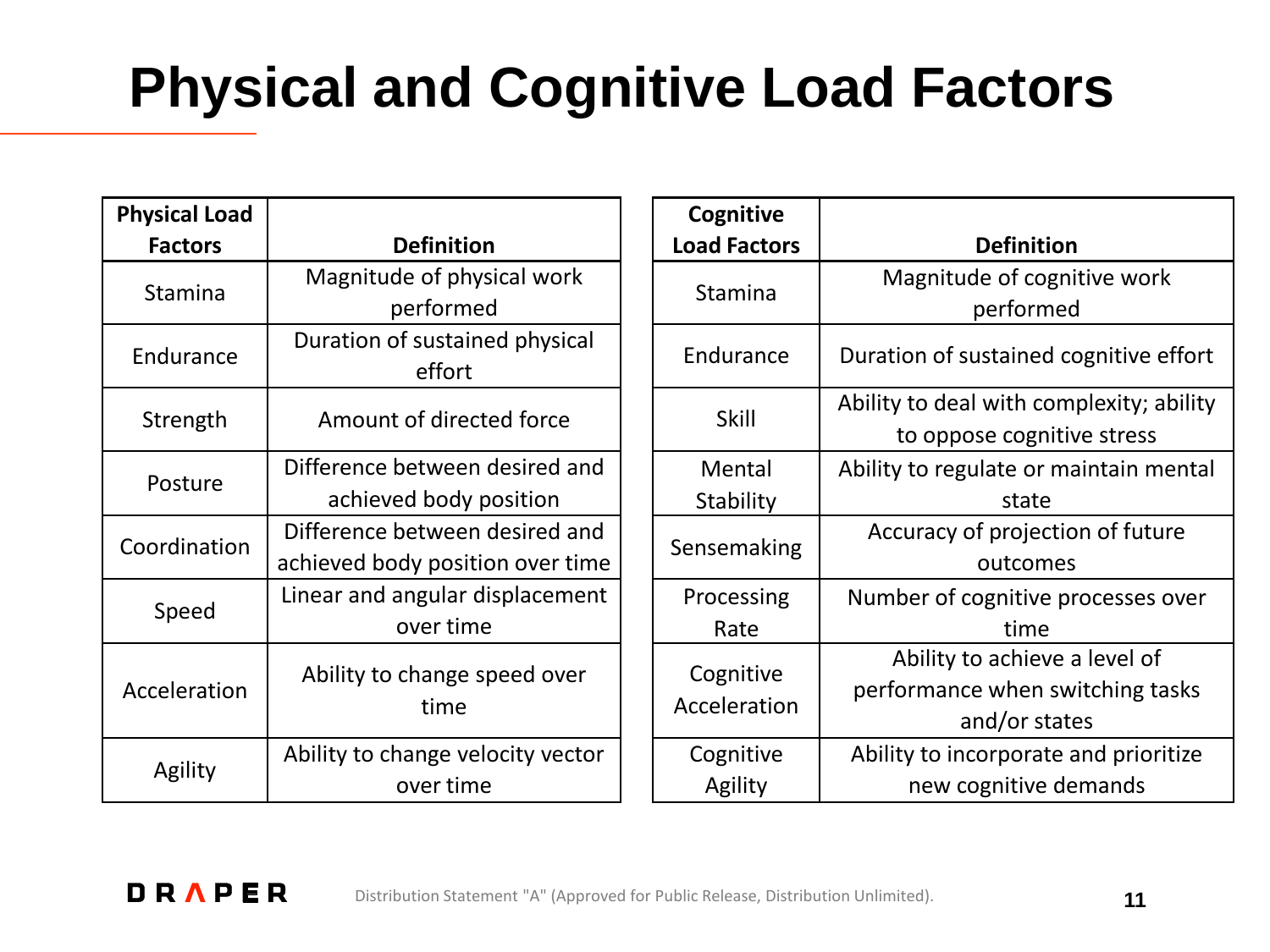# **Future Work**

Physical and cognitive load factor decomposition

Interaction between physical and cognitive loads

Cognitive load factor operationalization

Applications to team performance assessment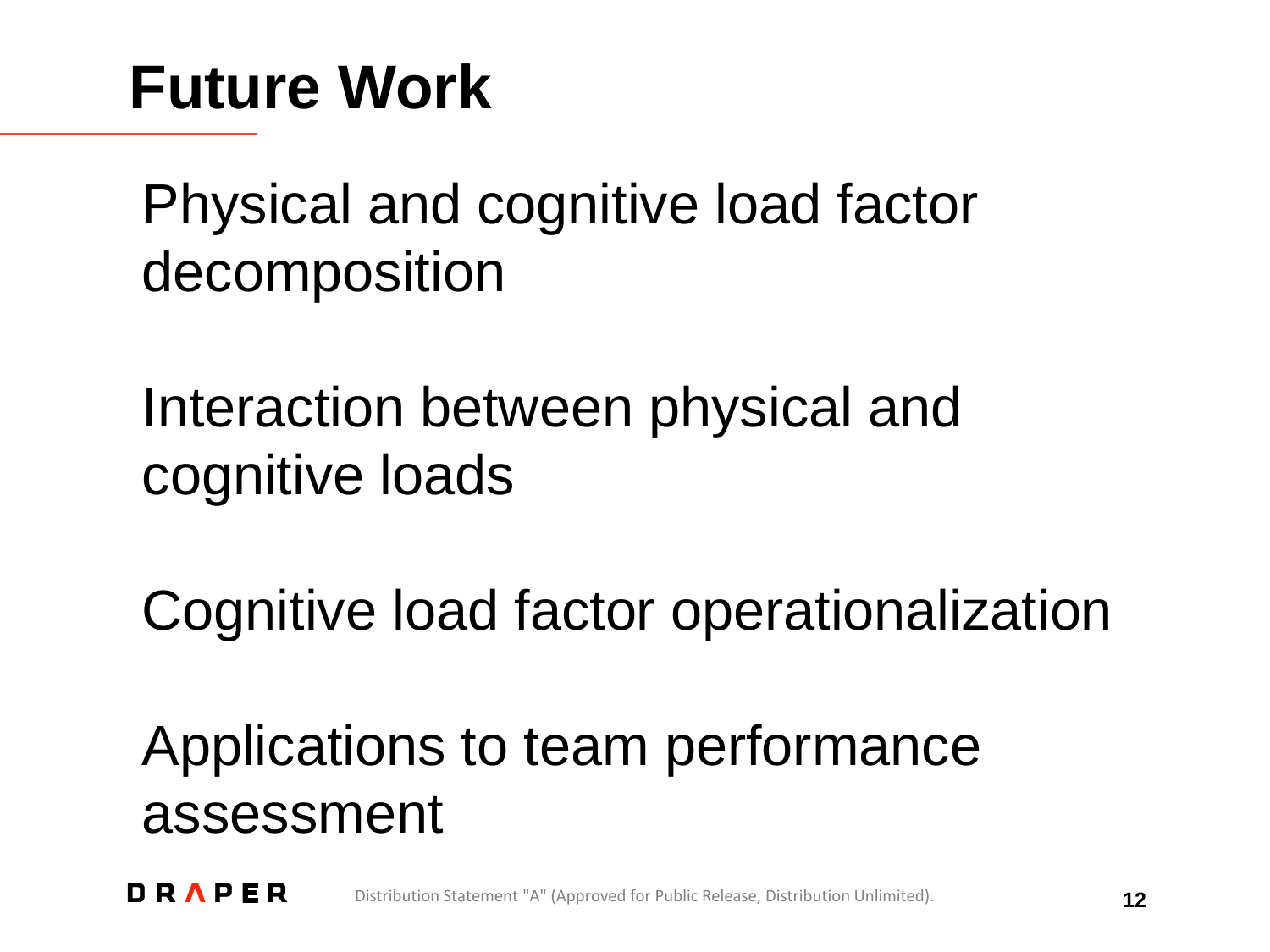#### DRAPER Distribution Statement "A" (Approved for Public Release, Distribution Unlimited).

Not all defined, but recognizing an

https://upload.wikimedia.org/wikipedia/commons/thumb/c/ce/Periodic\_table\_by\_Mend

# **Final Thought**

## "Periodic Table" for Human Performance

#### ОПЫТЬ СИСТЕМЫ ЭЛЕМЕНТОВЪ,

основанной на ихъ атомномъ въсъ и химическомъ сходствъ



underlying structure to derive new insight

Д. Менделеевъ